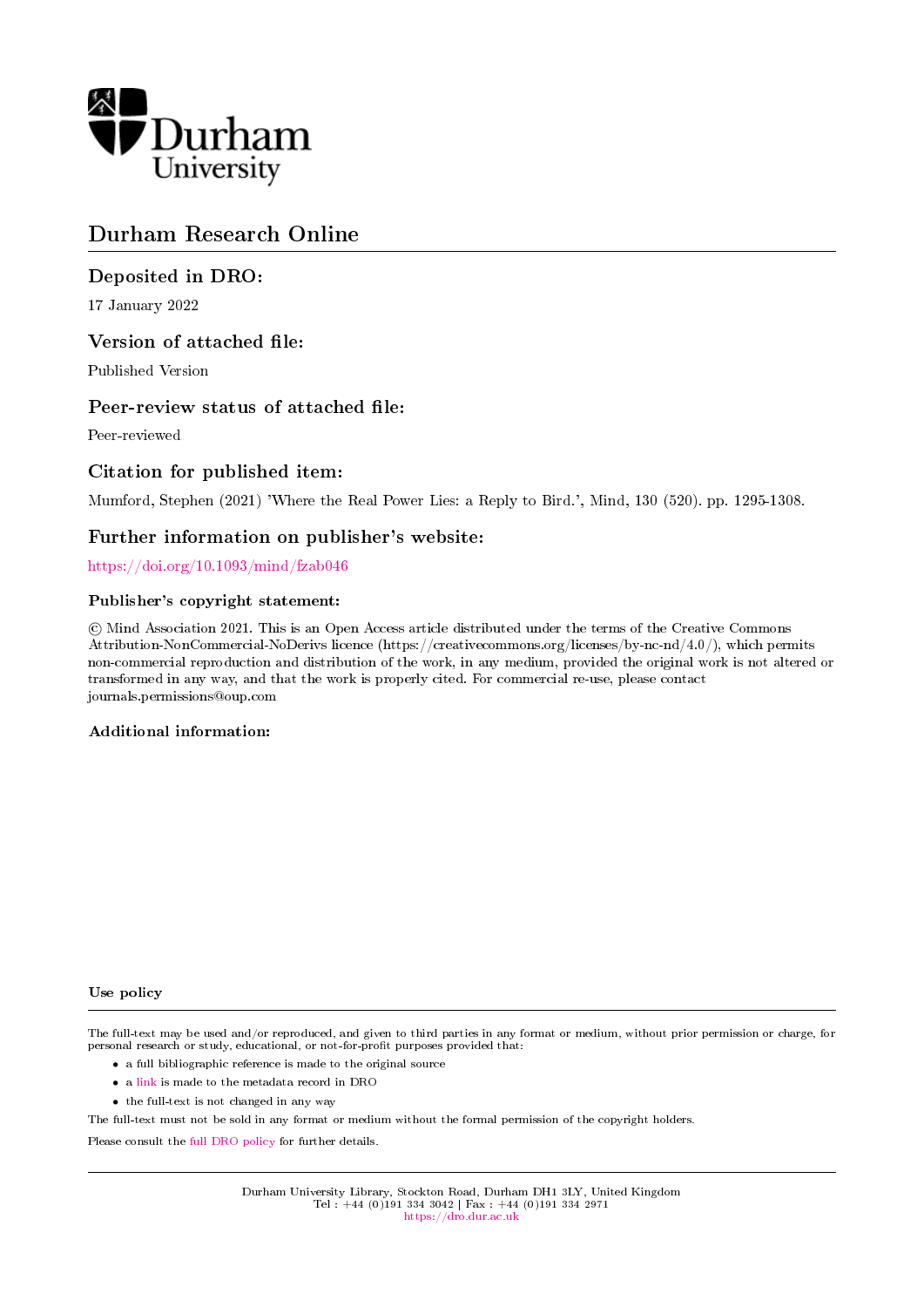# Where the Real Power Lies: a Reply to Bird

Stephen Mumford Durham University, UK

### 1. The powers project

Alexander Bird has launched a blistering attack on the project of putting powers to work outside a narrow context of fundamental properties ([Bird](#page-13-0) 2016 and henceforth BO). To give a flavour:

For example, several provide dispositional accounts of some phenomenon from which it is fallaciously inferred that they have thereby shown the value of the powers ontology. (BO, p. 344)

For those who see a broader role for an ontology of powers, that metaphysics can be applied to give illuminating accounts of many phenomena of philosophical interest, including causation, representation, action, free will and liberty. I have argued that this is just moonshine. (BO, p. 379)

An attack of this kind could be particularly damaging. Work on fundamental powers is, after all, only a small part of the powers project. Many have attempted powers-based accounts of the sort of macrophenomena Bird mentions ([Molnar](#page-13-0) 2003, ch. 12, [Mumford](#page-14-0) 2004, [Borghini and Williams](#page-13-0) 2008, [Mumford and Anjum](#page-14-0) 2011, [Groff](#page-13-0) 2013, [Lowe](#page-13-0) 2013, Hüttemann 2013, [Vetter](#page-14-0) 2015, [Anjum and Mumford](#page-13-0) 2018). From the language Bird employs ('moonshine') it is clear that he thinks all these applications, and thus a substantial majority of the literature on powers, are misconceived and worthless. My own work with Rani Lill Anjum ([Mumford and Anjum](#page-14-0) 2011) comes under particular fire. Many would take it as an important part of the argument for any kind of powers metaphysics that it can explain a range of phenomena such as causation, modality, laws, free will, and so on. Friends of powers believe that they can use a similar argument to the one that [Lewis \(](#page-13-0)1986) deploys for the plurality of worlds. It is not that there are direct arguments for other worlds but we should accept them on the basis of their explanatory value. Not everyone endorses this as an honest method in metaphysics ([Bueno and Shalkowski](#page-13-0) 2015). We can at least say, though, that Bird's view, if correct, would prevent any such parallel move on behalf of a powers ontology. This newly

Mind, Vol. 130 . 4 . October 2021

doi:10.1093/mind/fzab046 Advance Access publication 27 August 2021

This is an Open Access article distributed under the terms of the Creative Commons Attribution-NonCommercial-NoDerivs licence (https://creativecommons.org/licenses/by-nc-nd/4.0/), which permits non-commercial reproduction and distribution of the work, in any medium, provided the original work is not altered or transformed in any way, and that the work is properly cited. For commercial reuse, please contact journals.permissions@oup.com

Mumford 2021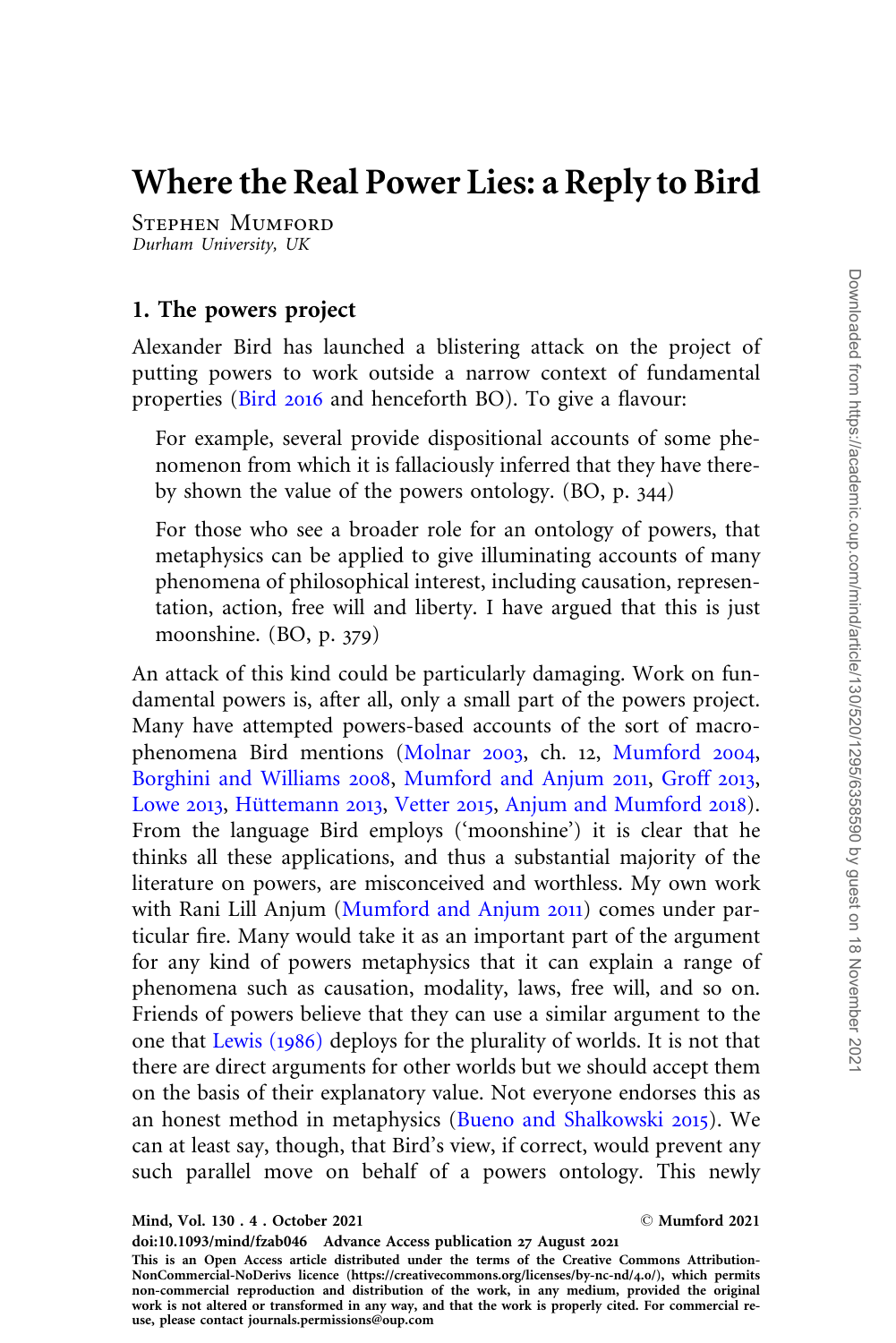antagonistic stance has been expressed elsewhere besides ([Bird](#page-13-0) 2018) but [Vetter \(](#page-14-0)2018) dealt adequately with that set of arguments so I shall make no further comment on them here.

Should we be concerned, then, that a formidable former friend of our fledgling metaphysics has turned his back on non-fundamental powers? I argue not since the case he offers consists primarily of red herrings, false dichotomies, straw men, cheap shots and, that old conjuror's trick, diversion. The result hides the strength of the powers metaphysics. It is important, then, that we untangle Bird's rhetorical web lest it lead trusting readers astray.

#### 2. What are powers?

The first mistake might be an honest one. Nevertheless, it is the most serious error Bird commits since it immediately sells the reader a diversion. It occurs early, when he considers what powers are (BO, section 2.2). He acknowledges that there is no clear agreement on this matter but states his view that 'a power is a property that is dispositional in nature' (BO, p. 345). And what does that mean? 'Most advocates of the powers ontology agree with one or both of the following', he says: that a power (a) is an ontic property with a dispositional essence or (b) is an ontic property whose identity is given by its dispositional role. He concludes from this that all are agreed that the very same power could not have a different dispositional or causal role, which he calls Modal Fixity: powers are modally fixed properties.

I accept that the modal role of powers is fixed. However, it is wrong to reduce powers down to this one feature. It already does powers a great disservice. Bird's approach to the topic may seem innocuous but is far from it. The 'is' deployed in both (a) and (b) is presumably, and ought really to be, the 'is' of predication rather than the 'is' of identity. Bird does not specify either way. Glossing over that matter obscures the important point that modal fixity is not all that there is to being a power, and allows Bird to proceed with the rest of his arguments as if it is. Granted, not everyone agrees about all that powers are but the most obvious omission in Bird's considerations is that powers are productive of their manifestations. This is the very reason they are called powers: they are powerful.

I understand why Bird misses this. His own limited preoccupation ([Bird](#page-13-0) 2007) has been to show the connection between powers and laws, for which powers' modal fixity is indeed crucial. But it is wrong to narrow powers down to a single aspect of them and then criticise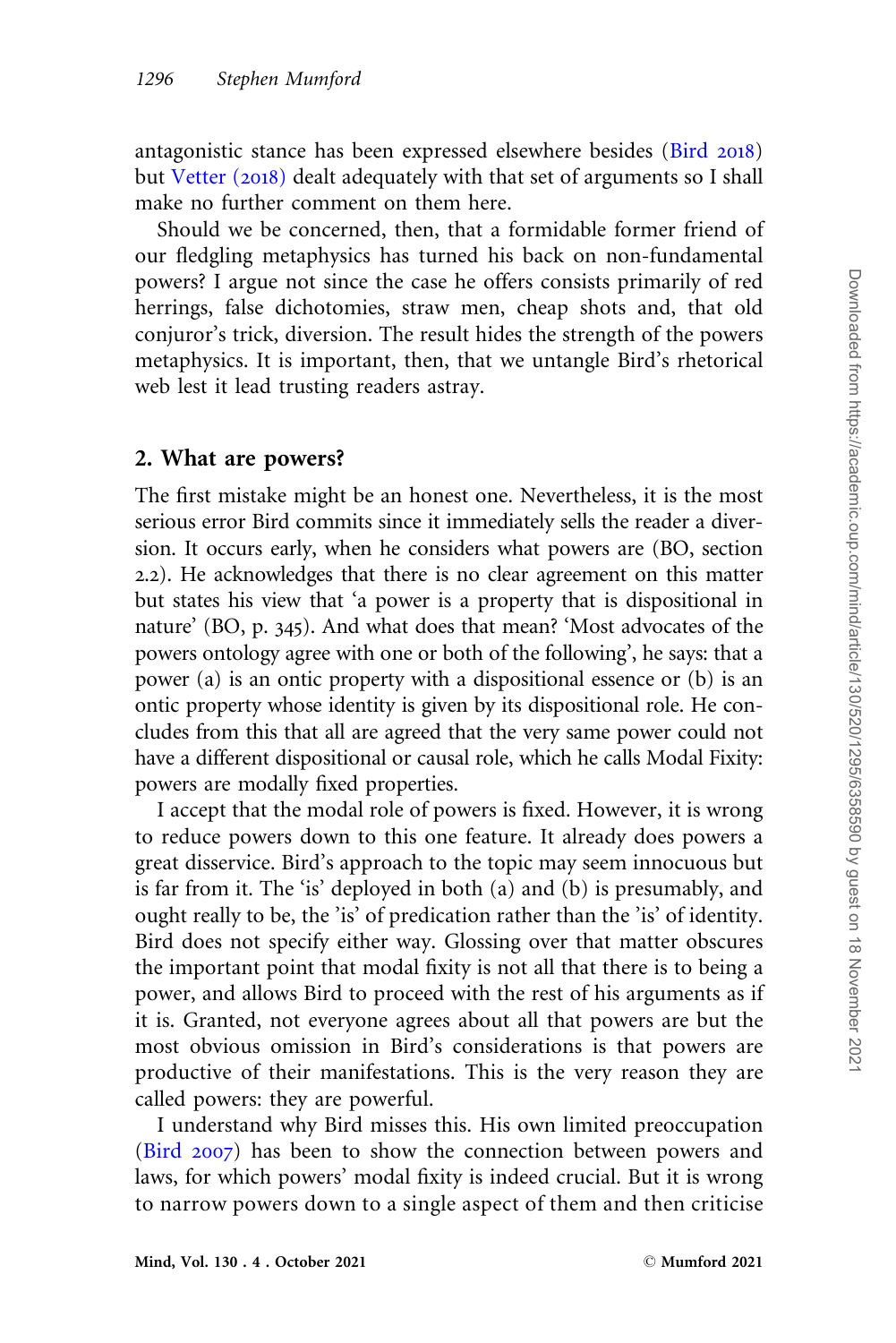any powers-based theory of some phenomenon on the basis that these eviscerated powers offer little by way of explanation. This is especially conspicuous when it comes to causation. Bird thinks that both Humeanism and Armstrong's nomological realism can explain just as much as a powers-based theory of causation. He would think that if he has overlooked the productive nature of powers. Humeans deny there is any such thing as production, while Armstrong has laws of nature do all the heavy lifting, so there is a genuine difference between these theories on the matter of causation. Of course, many Humeans profess not even to understand what powers theorists mean by causal production, over and above constant conjunction or counterfactual dependence, and then will not be able to see that a powers-based theory is offering them more than, say, a Lewisian view. That's where we differ. My suspicion is that vestiges of Humeanism have always persisted in Bird's work, even when he made use of a notion of power. Note, for instance, how he prefers to articulate modal claims in terms of possible worlds.

## 3. Bird's fundamentalism and a false dichotomy

A focus on too narrow a notion of power is not all that has gone wrong. A major difference between us (Mumford and Anjum) and Bird is that Bird thinks that 'all the (intrinsic) facts about a world supervene on the instantiation of all the fundamental properties' (BO, p. 358). We are not persuaded of this.

We accept an 'ontic' notion of property, with Bird, in which a property is a real entity rather than just the intension of any old predicate (BO, p. 344). This is not what divides us. And Bird commits to naturalism, where the ontic notion of properties is sparse, permitting only 'those [properties] that would be mentioned in a correct complete science' (BO, p. 344). We can accept that too. Bird seems to think that we do not but that is because we differ over what a correct complete science might look like.

Having laid out these assumptions, Bird then attempts to foist upon us a false dichotomy:

Their liberal conception of properties threatens to be inconsistent with their commitment to Pandispositionalism .... For many nonsparse properties are clearly not dispositional at all, for instance, the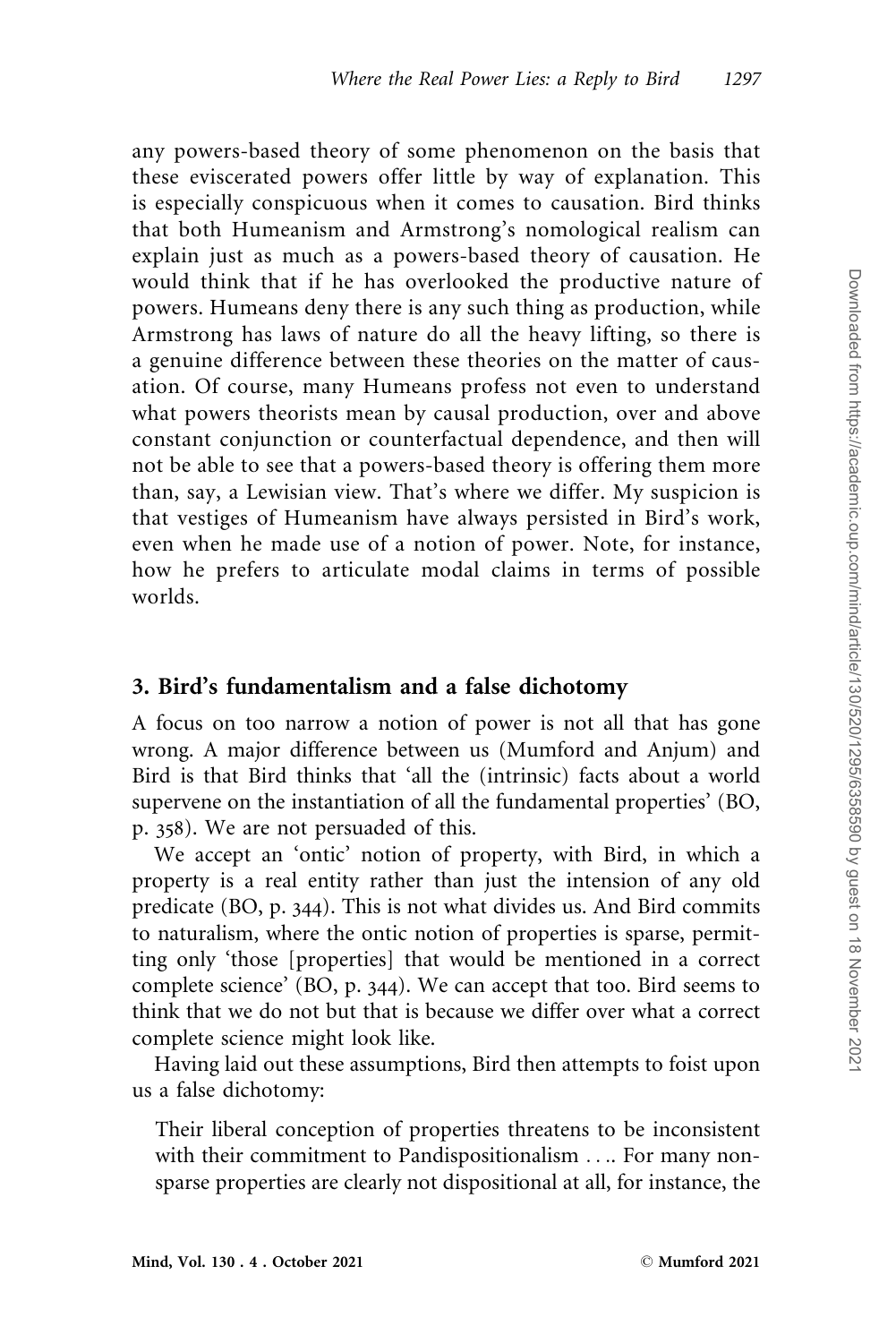property of being either identical to the number two or taller than the Eiffel tower or made of fossilized dinosaur bone' (BO, p. 344n).

What is false about this dichotomy is that Bird presents the reader with a simple choice between his extremely sparse, fundamental-only properties and, effectively, 'anything goes': what I would call a superabundance of properties. Clearly there is plenty of ground between allowing only fundamental properties and superabundance. A macroproperty such as sphericity is manifestly not of the same sort as being identical to the number 2, or being taller than the Eiffel tower. There are very good reasons to rule out both of those as genuine properties: the first is an artifice of an identity statement, while the second mentions a particular. Most theories of properties would disqualify those instantly. Nor would we allow disjunctive dispositions, as Bird suggests we might (BO, p. 351). Indeed, the whole of Bird's section 4 is a red herring. No one argues for the unrestricted view that any old conjunction of powers is also a power, nor that a disjunction of powers is a power (BO, p. 359). If we are to defend macro-powers , it will not be that way.

This sleight of hand on Bird's part quietly equates naturalism with fundamentalism. They are not the same and nor does the former entail the latter. It is a perfectly acceptable view that there should be naturalistic constraints on what count as real, ontic properties even if they are more than just the fundamental properties. Non-fundamental properties might indeed be mentioned in a correct completed science since no compelling evidence demonstrates that the completed science will contain reference only to fundamental properties, nor even that all its properties will supervene on the fundamental ones. There has for some time been evidence of emergence in nature (now conveniently gathered by [Gibb, Hendry and Lancaster](#page-13-0) 2019), which Bird ignores. In a development of Aristotle's original account (Metaphysics 1045a 8-10), we can understand emergence as occurring where a whole has a power that is not the same as any of the powers of the parts, nor their mere aggregation, and results from the interaction and alteration of its parts. Supervenience can fail here if the emergent power is produced, but without being necessitated, by the parts' interaction [\(Anjum and](#page-12-0) [Mumford](#page-12-0) 2017, pp. 99-101). Such non-reducible macro-powers can be entirely natural, ontic properties that are apt to figure in scientific theories.

To allow that there are more properties than the fundamental ones, therefore, does not mean acceptance of the absurd candidates for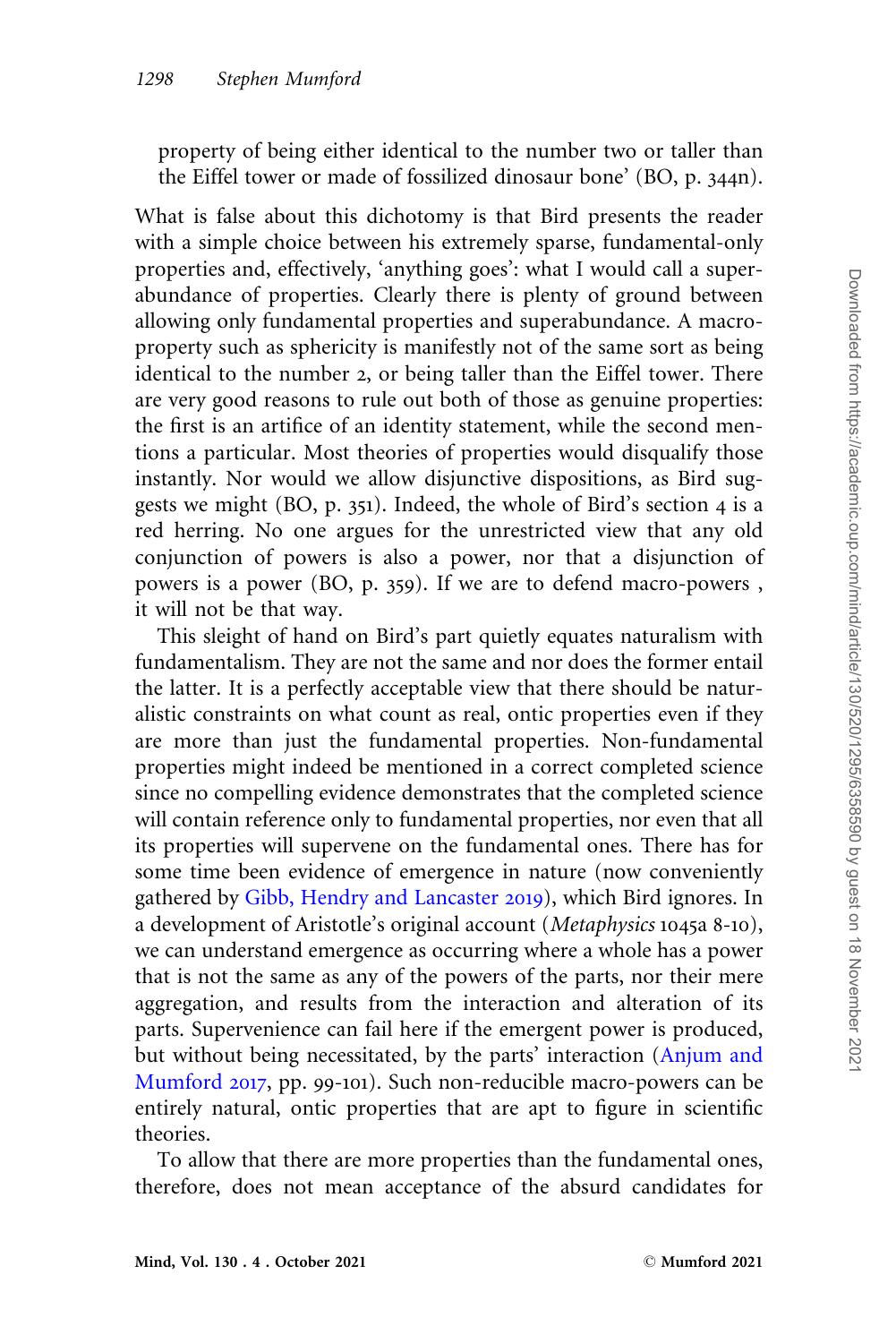property-hood that Bird wrongly introduces into the discussion. Here is a straw man if ever there was one. Clearly there is space for a view of properties that is to an extent sparse – rejecting their superabundance – but without being as restricted as the fundamentalist asserts.

## 4. What is wrong with macro-powers?

The primary reason I find for why Bird thinks there are no useful powers-based accounts of macro-phenomena such as causation and agency is that he believes there are no macro-powers that could be at work in these phenomena ('... [W]e lack a reason to think that there are any powers at a macro level' (BO, p. 363)). But his arguments for this are weak and only appear credible after he has set up the straw man of superabundance and persuaded us to accept a notion of power that is solely about modal fixity. Even then, he still has to rely on an illegitimate shifting of the burden of proof.

Although Bird denies, and for his conclusion must deny, that there are macro-powers, his direct argument for this rests on mounting a case against pandispositionalism, occupying the whole of his section 3. Pandispositionalism is the view that all properties, micro and macro, are powers, and is refuted with just one counterexample. But this refutation is not what he needs to sustain the primary claim of his paper: 'that the ontology of powers, even if successful as an account of fundamental natural properties, does not provide the insight claimed as regards the aforementioned non-fundamental phenomena' (BO, p. 341 ). The powers view does not need pandispositionalism. It only requires that there are some macro-powers. So Bird has played a cheap trick here: first denying that there are any macro-powers at all, a view which is refuted by the existence of just one macro-power, and then diverting the reader's attention onto a very different contention that could be refuted by one macro-property that is not a power. It is a classic bait and switch. You don't prove your claim that no macroproperties are powers by arguing against a view that all macroproperties are powers. While I confess that I am a pandispositionalist, we can have that debate elsewhere since it is perfectly possible that there be a useful powers-based theory of causation if just some, but not all, macro-properties are powers.

Why can't there be macro-powers, then? This is the real question. Bird insists that ontic macro-properties are not powers in the required sense of having modal fixity. Why not? The example of sphericity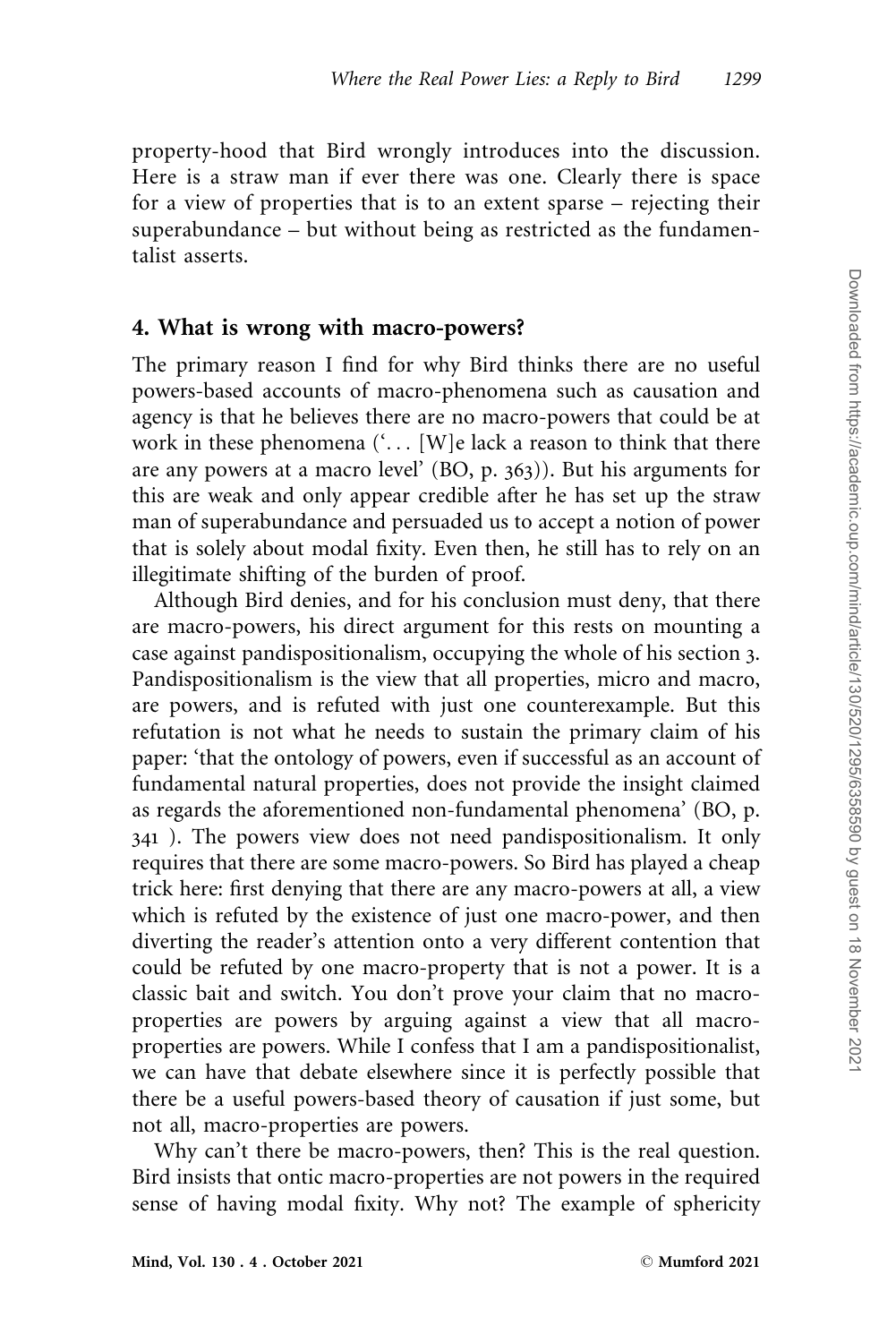which we have given previously [\(Mumford and Anjum](#page-14-0) 2011, pp. 3, 4) is glibly dismissed out of hand in the following: '[T]he sphericity example is just too simple to be readily extendible to more complex properties' (BO, p. 355). This will not do. Whether the same account is extendible to other properties is, of course, a further matter, but saying so does not refute the claim that sphericity itself has modal fixity. And given that it is a macro-property, which is hard to deny, then we have an apparent case showing that something more than his Fundamental Powers Thesis (FundPT) is true. Prima facie, anything that is spherical must be disposed to roll in a straight line down an inclined plane, be disposed to make a circular impression when pressed into soft sand, be disposed to feel smooth in the hand, and so on. If a property does not have these dispositions, it is not sphericity.

I am aware of some arguments for why this causal-dispositional role for sphericity is not fixed and, given the importance of the point, it is worth acknowledging them. One view is that the laws of nature are contingent so there must be some worlds in which sphericity plays a different causal role. But I reject this view for reasons given by [Black](#page-13-0) ([2000](#page-13-0)). I do not see a sense in which something that does not have the causal role of sphericity really is spherical any more . One might accept quiddities or primitive property essences, though I, like many powers theorists , reject them. I am going to say a little more about this issue in the next section. Another challenge would be to say that not all spherical things have the disposition to roll in a straight line down an inclined plane because, if you consider a soap bubble, it sticks to the inclined plane rather than rolls down it. (This putative counterexample was put to me by E. J. Lowe.) But this is to misconceive the dispositional nature of a causal role. The causal role is not about what things actually do in the occurrent sense. Something's causal role is about what it is disposed to do. Even the soap bubble is disposed to roll down the inclined plane. It doesn't do so because it has a countervailing power of stickiness. Were the bubble to stop being sticky, then we assume its disposition to roll will be able to manifest itself. A third kind of argument challenges whether sphericity has the causal role on the ground that a soft sphere would not roll down a slope at all but would collapse as soon as it is released ([Unger](#page-14-0) 2006, p. 269). This is a poor argument. Of course, anything that loses its sphericity when, for instance, it collapses , loses the causal role of sphericity. But whenever it has that shape, it has that dispositional-causal role. This review of the arguments may be cursory but it is still more than Bird provides, even though his whole case would seem to rest on the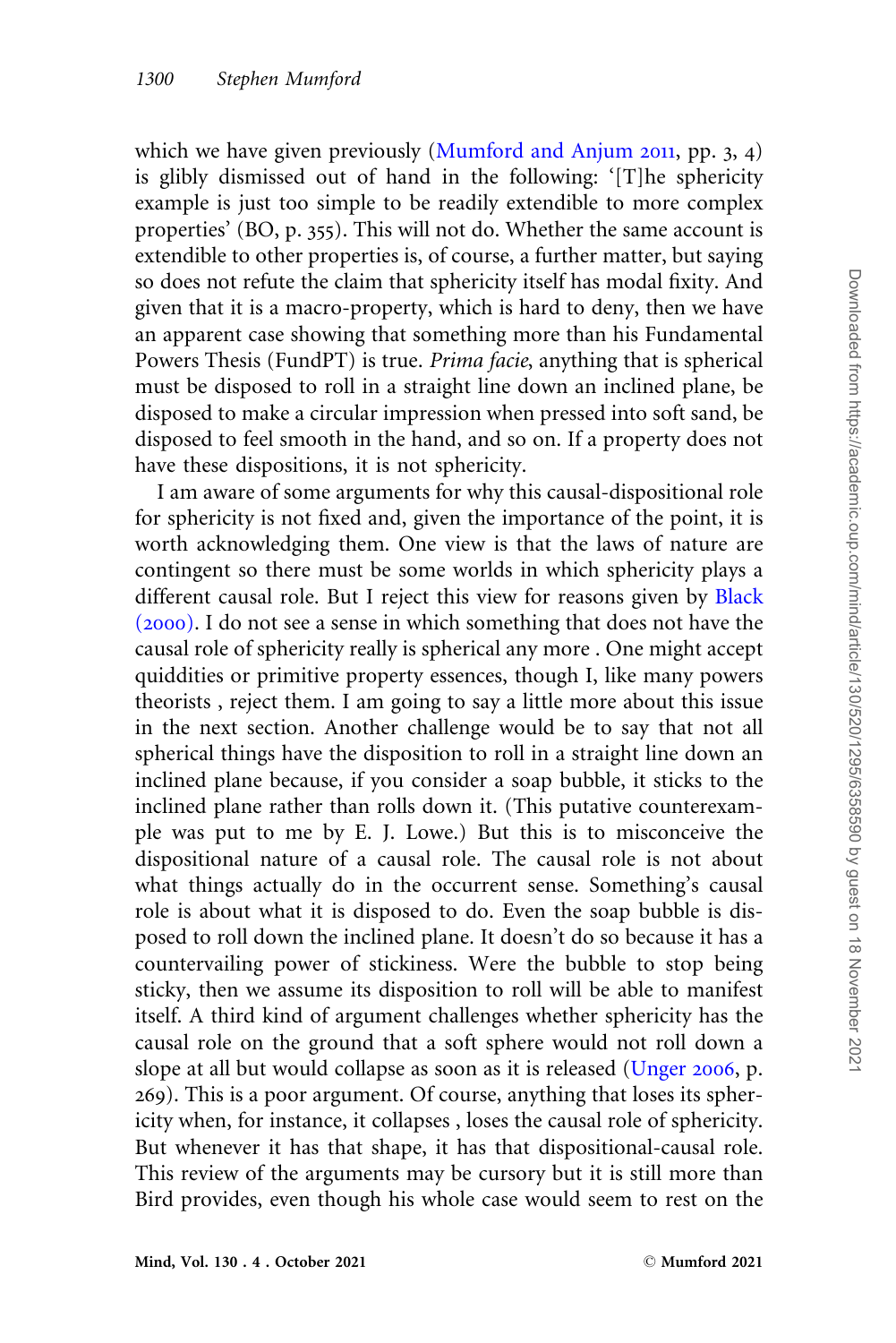point. If the modal role of sphericity is fixed, there is at least one macro-power in the sense Bird requires.

Instead of engaging with this kind of case, where there is a plausible macro-power, Bird instead produces a long list of alleged properties that he says do not have a fixed causal role: being metallic, aromatic, heterocyclic , covalent, homodesmic, leukopenic, being a transition element, 'the property of being a dinosaur', being a manus, being pericardial. 'Science is full of references to properties that are not at all dispositional' (BO, p. 355), he concludes. This is a mixed bunch, whose diversity might be justified if his opponents really were superabundantists and prepared to defend pandispositionalism even here. I suspect any such opponent is merely imagined.

Freed of superabundantism, we should question whether some of the items in the above list are genuine properties at all. Being a dinosaur is not a property: it is an attribution of kind-membership and, as [Lowe \(](#page-13-0)2006, p. 26) shows, kinds are not the same as properties. Bird unintentionally reveals why: being a kind is not a One running through Many (BO, p. 356). At least in some cases, kindmembership is about common ancestry. Kind membership is a complete red herring here, which Bird looks reasonable in introducing only because he has already wrongly implied that we are superabundantists about properties.

Similarly, 'properties' that concern the relationships between entities, such as we find in structural arrangements, need not bother us since the pandispositionalism that we hold is a thesis about properties (that they are powers or clusters of powers). It is not a claim about relations, nor is it a claim about so-called relational properties since there need be no relational properties in addition to properties and relations ([Armstrong](#page-13-0) 1978, pp. 78-80).

Other examples Bird gives are clearly determinables, for example, aromaticity. It is no surprise if there is not a single set of powers that characterises all aromatic compounds since that is an indeterminate type. A single power or set of powers would only come with determinacy . Any powers that accompany aromaticity will be as indeterminate as aromaticity itself. By this, I do not mean that there is such a thing as an indeterminate power: rather, it is indeterminate what determinate power something will have when it is aromatic. Compare being coloured, which similarly is indeterminate with respect to which particular determinate colour power is involved. [Armstrong \(](#page-13-0)1978, p. 117) has the right intuition here, that the real ontic properties will be determinates rather than determinables.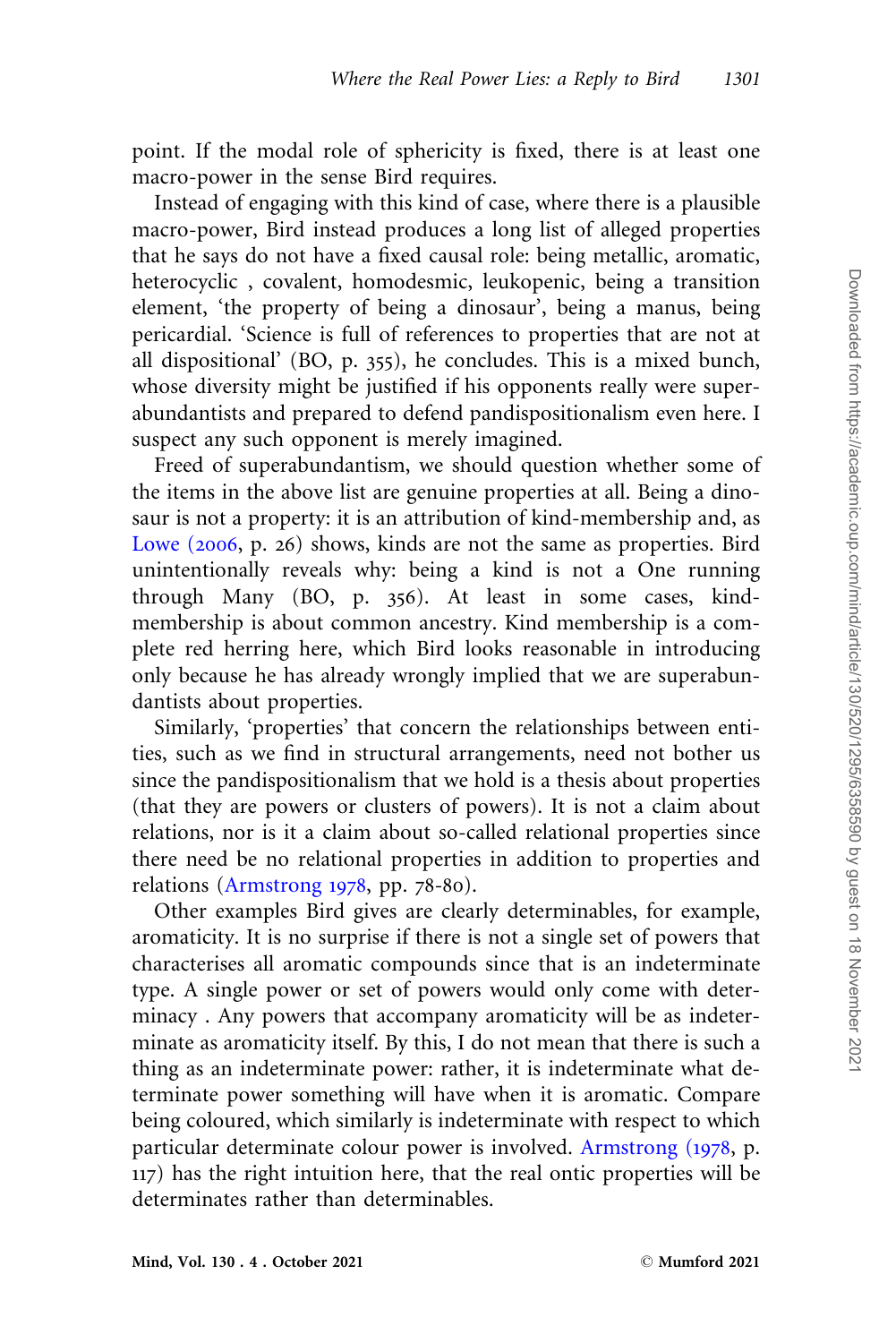Let us not sidestep all of Bird's examples, though. Suppose we accept being leukopenic and being covalent as naturalisticenough properties. Can a case be made for these having modal fixity?

First, being leukopenic. There are recognised symptoms that tend to accompany this condition. Leukopenics are at greater risk of infection, for instance, due to a lower number of leukocytes in their blood. The condition has effects on the person concerned and on measuring devices that are used to detect it. Why think that the causal-modal role of leukopenia could change and it still be leukopenia? Could leukopenia and epilepsy, for instance, change their causal roles, and hence their symptoms and effects on measuring devices, but leukopenia still be leukopenia and epilepsy still be epilepsy? I don't see that they could. Clearly the case hangs on the answers to these questions and nothing Bird has offered compels us to doubt the modal fixity of the property.

The covalence of a bond is also detectable. It affects those things bonded. A covalent bond is made and can be broken in certain ways that would not break other types of bond (for example, by hydrolosis). It is not merely that the bond is composed in a certain way, but being composed in that way makes a difference to the way something is disposed. Could something be covalent without being so disposed, or be so disposed without being covalent? These are simple questions that Bird avoids asking.

There is a general consideration that weighs in favour of these properties having their modal role fixed. Such properties having modal fixity would explain why they are useful within science, in our explanatory and predictive practices. If they weren't modally fixed, why would science invoke them? Bird seems to concede that there is an argument to this effect (BO, p. 351) and I do not see how one could possibly maintain that science invokes a certain property because it is useful in explanation and prediction while rejecting the view that its modal role was fixed. A property would be predictively useless to science were its modal role not at least fixed in our world. That a property such as covalence is useful to science is thus prima facie evidence that it does have a fixed dispositional-causal role. Of course, science has other purposes besides, such as classification, for which determinables and common ancestry can be considerations, so there is space for categories and natural kinds as well as properties.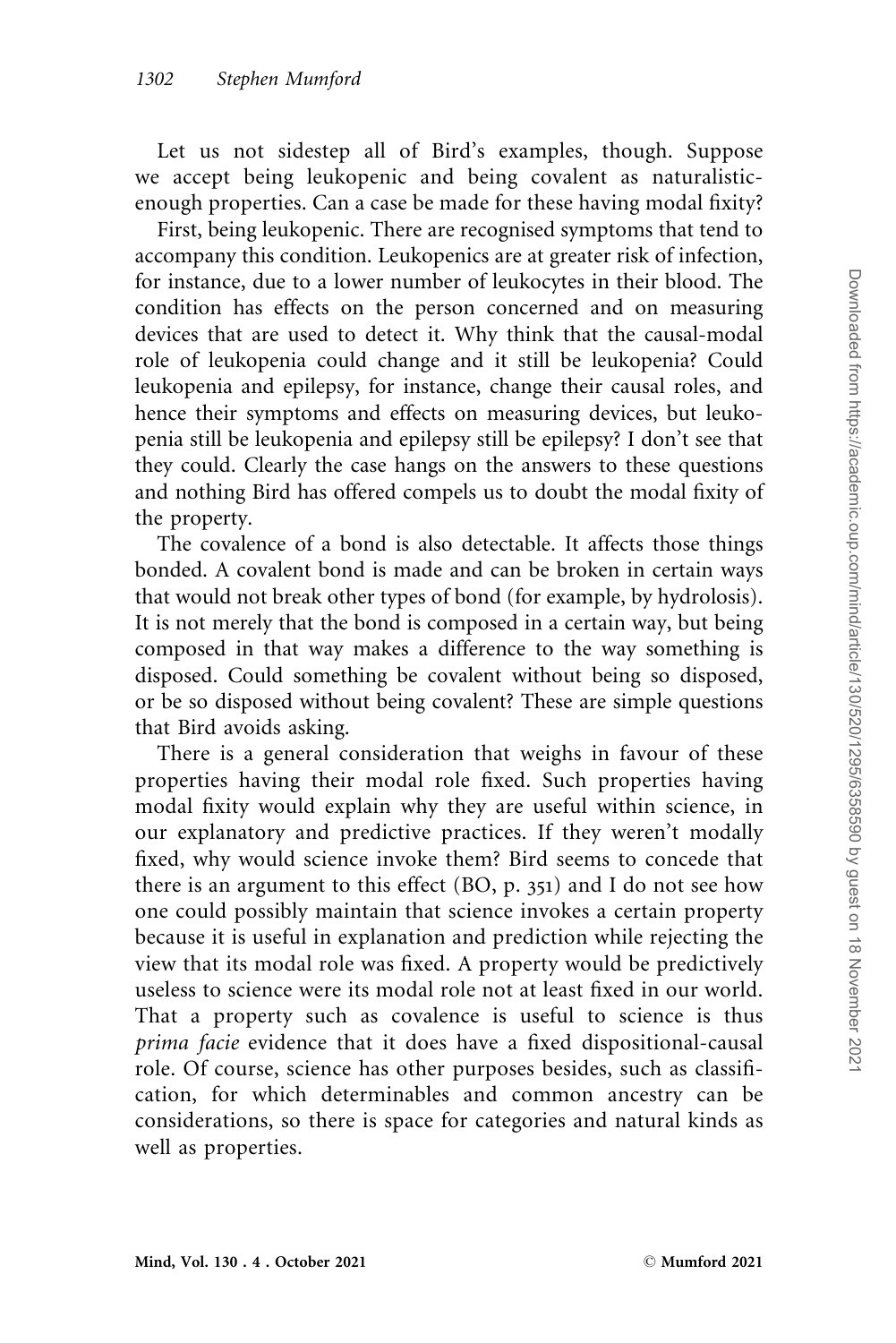# 5. The Taylor interpretation

Henry Taylor, in discussion, has offered the following possible inter-pretation of [Bird](#page-13-0) (leaning on Bird 2007). Perhaps one should say that the necessity of laws follows from essence, since Bird accepts much of Brian [Ellis's \(](#page-13-0)2001) dispositional essentialism. For example, the essence of an electron includes being negatively charged. However, matters are different with cases such as sphericity, Taylor suggests. The essence of sphericity is given by its geometrical definition, not its causal powers, as anyone who contemplates the Platonic forms will know. To be a sphere is to be a three-dimensional shape with every point on the outside equidistant from the centre and this is nothing to do with modal fixity.

Such a view does not get Bird off the hook, however. In BO, Bird's claim concerns modal fixity specifically. What is at issue is whether the causal-modal role of sphericity is fixed and, for the reasons given above, powers theorists say that it is. The argument that matters is that nothing can be spherical (with those exact geometrical properties, if that's how you put it) and lack the modal-causal role of sphericity.

A stubborn opponent might allege, regardless, that the laws of nature could be different such that something spherical, as determined geometrically, has a different causal role from the one it has in our world. In that case, sphericity does not have a modal role fixed in all possible worlds.

The friend of powers need not despair, however. There are two types of response, naturalistic and metaphysical. For powers to be scientifically useful requires only that they have a fixed causal role for us, or in all the worlds with the same laws as us. That is all that naturalism is entitled to demand. Bird alleges that there are no useful powers-based accounts of causation, agency and so on and it is hard to see how this is undermined if there are other worlds with different sets of laws from ours since they are not the world with which our science deals.

We could, nevertheless, go toe-to-toe over the metaphysics, if we needed to. The friend of powers would insist that the property of sphericity in any world is the property that plays the spherical causal role. Platonists might prefer to go with the geometrical definition. Powers theorists won't. For us, it is absurd to suggest that something could be spherical geometrically but be disposed to leave a square impression in sand instead of a circular one, to feel pointed in the hand instead of smooth, and not to roll down an inclined plane. That's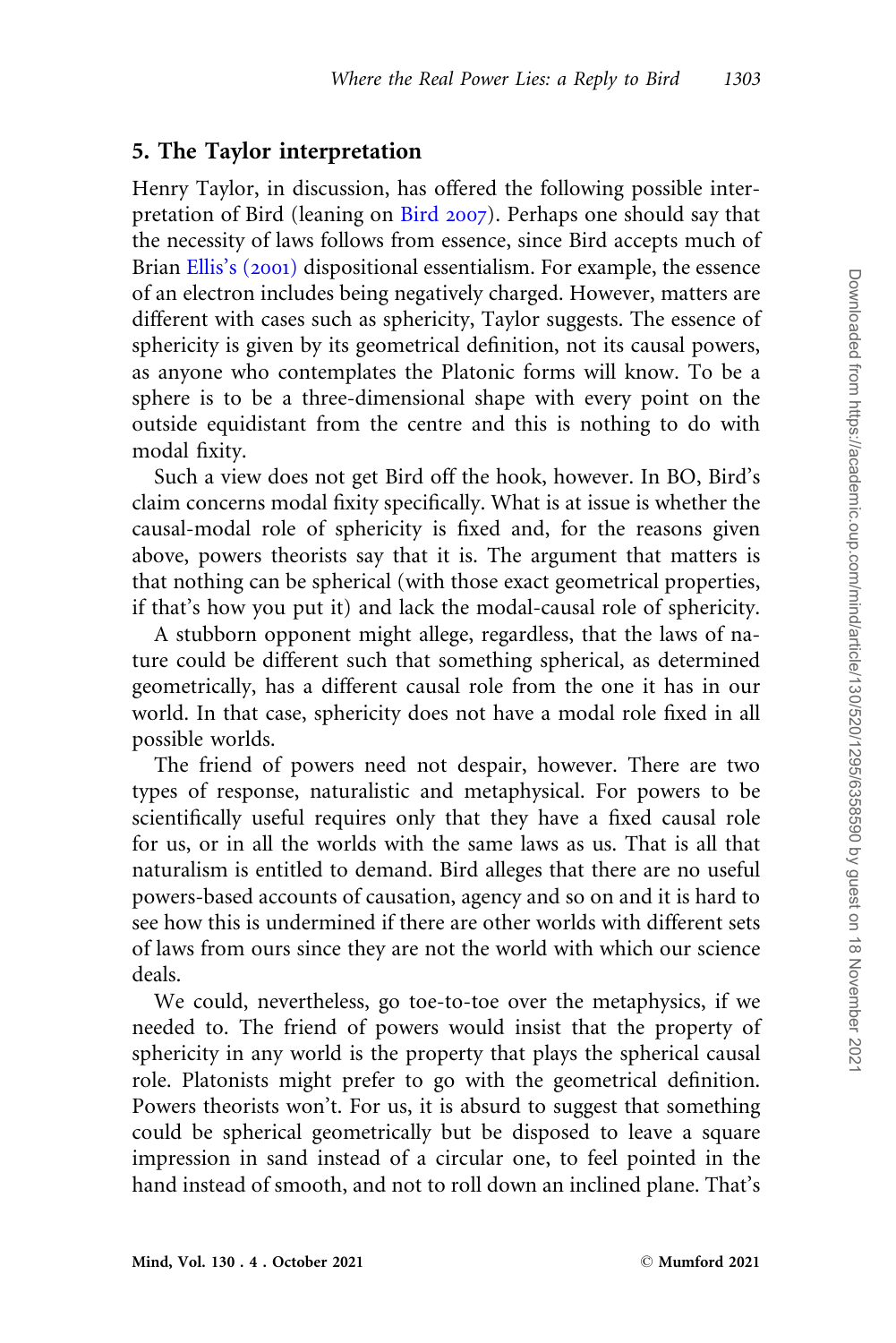what our opponents have to say but we think these consequences only expose the incredibility of their view. Humeans think the causal role and geometry could come apart; we don't.

### 6. Causation

Bird's attack on a powers-based theory of causation is particularly egregious. In his section 6, he argues that (1) the Mumford-Anjum powers theory of causation boils down to causation being vectorlike, (2) being vector-like boils down to causes having a direction and intensity and (3) insofar as there is any truth in this, other theories of causation account for it just as well (BO, pp. 364-5). This is shoddy treatment of an opposing view since even a hasty reading of [Mumford and Anjum \(](#page-14-0)2011) would show that (1) and (2) are clear misdirections.

On (1), the idea that causation can be usefully modelled using vector diagrams instead of neuron diagrams is just one chapter out of ten in the book. Why should a whole powers-based theory of causation get reduced to this one feature, which actually concerns representation rather than metaphysics? The full theory, in the book as a whole, says that: causation can be understood as a passing around of powers; causation involves a non-necessitarian but still non-Humean production involving a sui generis modality; higher-level powers can be emergent and not reducible to their component powers; causation is directly knowable proprioceptively through ourselves as causal agents; and there are new accounts of prevention, causation by absence, nontransitivity and the logic of causal claims. There are many aspects of the theory that Bird simply ignores or only mentions in passing without further engagement.

To make matters worse, in (2) Bird then reduces the idea that causes can be represented as vectors to them having direction and intensity, so that he can claim in (3) that rival theories also allow this. There is more in a vector model than direction and intensity. Vector models show: how causes are complex, in a way that neuron diagrams don't, treating an effect as a mutual manifestation of multiple powers; how no cause alone is sufficient for an effect; that effects can be threshold phenomena; and how an effect might be that nothing happens – the absence of an event. In general, it is bad philosophical practice to attack an opponent's entire position based on one out of their ten chapters, and then reduce the argument of that chapter down to two features out of many.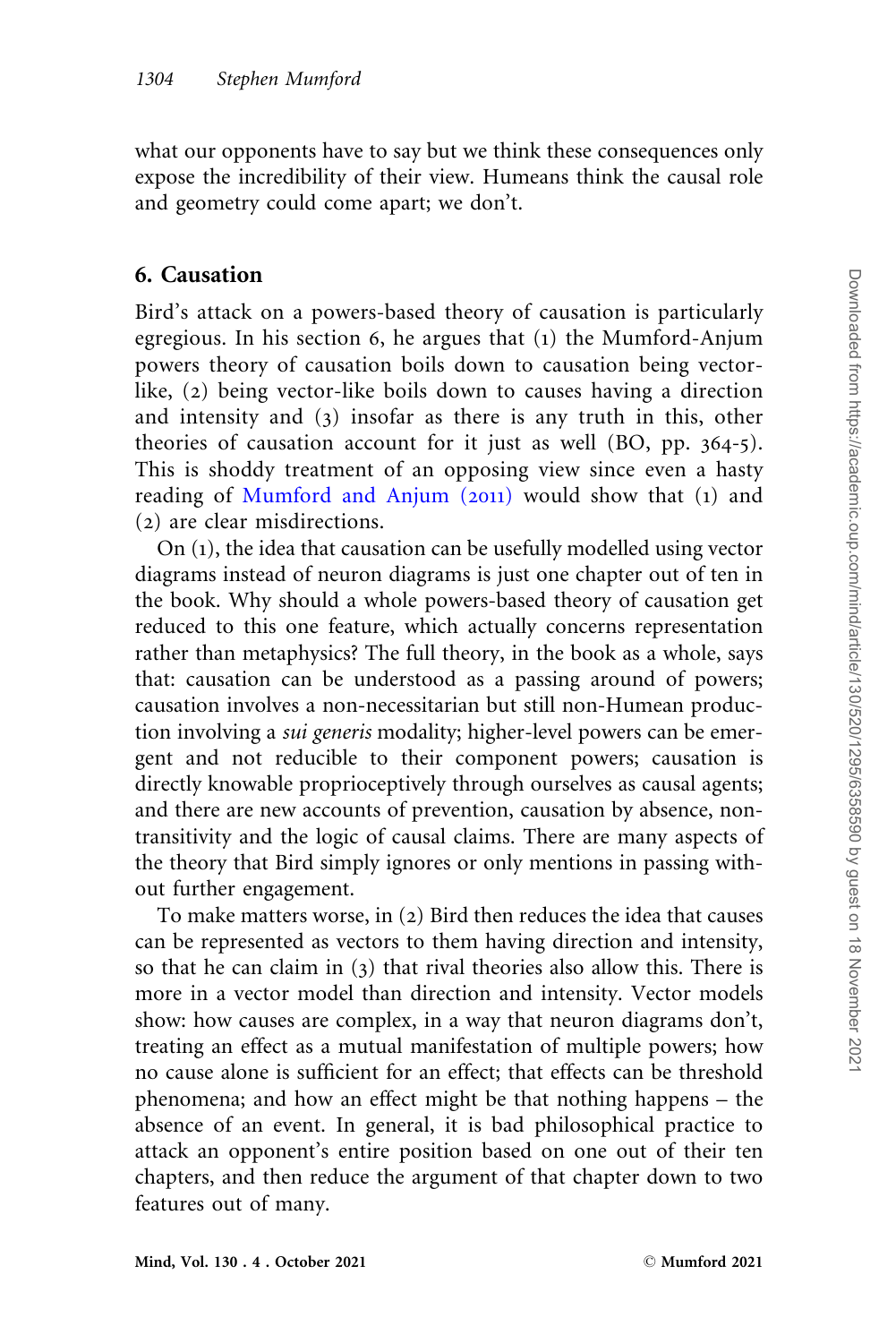Why might Bird have done this? One possibility is that he thinks he has a knock-down argument against causes being vectors. They don't add so they can't literally be vectors (BO, p. 370). But if the set up in (1) and (2) is just for this pay-off, it isn't worth it . For a start, we ourselves make it clear that powers can compose in non-additive ways since we allow compositional pluralism. Bird uses our refinement of the account as if he has discovered a new objection against it. At BO (pp. 369-70), he even uses our own examples supposedly against us: the nonlinear chocolate-eating example and antipathetic composition (repeating reasoning already presented in [Mumford and Anjum \(](#page-14-0)2011, pp. 88-92)).

We claim that vector models are a useful representative tool for complex cases of causation, as compared to neuron models. Others have seen their advantages too. There are documented uses of vector diagrams in NHS patient consultations [\(Low](#page-13-0) 2017). We never claimed that the vectors in our models are exactly the same as vectors in classical physics. Objecting that our vector model fails (and consequently so too does our whole theory of causation) because our vectors are not exactly mathematical vectors is as ridiculous as saying that neuron diagrams are useless because their neurons can't transmit electrical impulses, which real neurons do, and Lewis's theory of causation is thereby defeated.

### 7. Agency

Powers theorists have claimed that powers can produce helpful theories for a range of phenomena. But, says Bird, all one needs to invoke in these theories are 'mere dispositions' rather than modally fixed powers. Given that a mere disposition is something a Humean can accept, in Bird's account, then we might think of it as only a regularity or a tendency for something to happen but with no real power behind it. Furthermore, he declares 'There is no reasonable way in which the modal fixity of powers could be made relevant to such debates' (BO, p. 377). I will finish, then, by outlining why accounts based upon modally fixed powers will indeed fare better than those based on what Bird thinks of as mere dispositions. It is precisely because friends of powers believe we can explain something with real powers that we could not explain otherwise that they think we should take powers seriously.

Would 'mere dispositions' really suffice for an adequate theory of agency? No. We want our intentions to be genuinely productive of our actions. Would agents be really empowered at all if willing to raise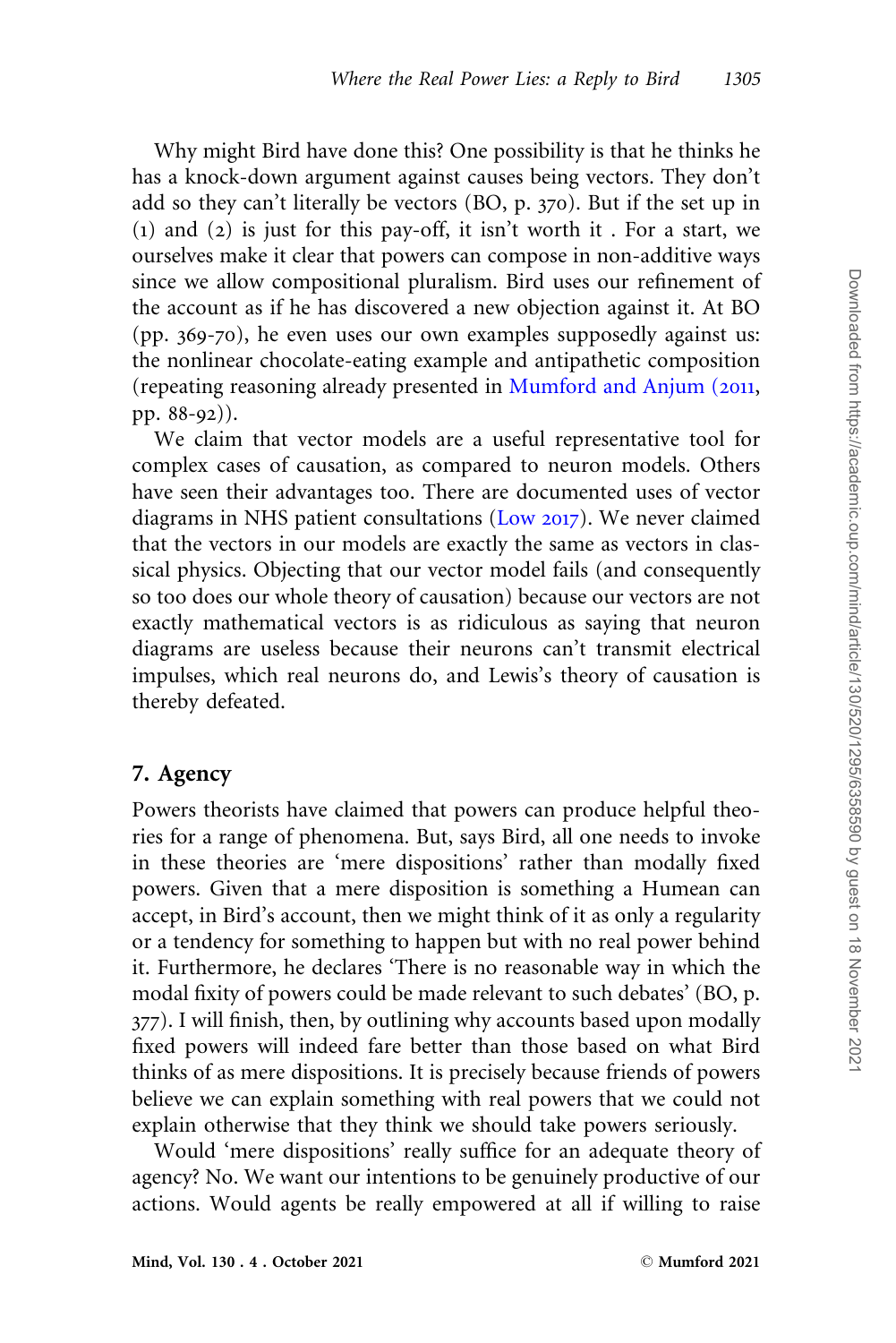<span id="page-12-0"></span>one's arm could have the effect of raising one's leg instead, or some other consequence? No. Further, it's absurd to suggest that intentions could have different causal roles in other worlds, as Bird seems to imply (BO, p. 377). Intentions and actions are more integrated than that ([Mumford and Anjum](#page-14-0) 2011, pp. 204-7). So the case can be made that an agent has to have modally fixed powers instead of mere dispositions as a precondition for qualifying as an agent. With only a Humean mere disposition , my wish can play no productive role in my decision and my decision can play no productive role in my arm raising. That means I am not a proper agent (Groff 2012).

A Humean might question what evidence there is that I have anything more than mere dispositions at my disposal. There is nothing empirical that shows I have powers rather than dispositions. But that just illustrates, as we knew all along, that it is a metaphysical difference that divides us, rather than an empirical one. For Humeans, dispositions consist in regularities: A and B being constantly conjoined, and so on. So there can be a regularity of wishing being followed by deciding, and deciding being followed by a bodily movement. But not one of these produced the other, and nor is there any guarantee that a future wishing will be followed by a deciding and a deciding be followed by a movement. The problem of inductive scepticism applies to agency too, if all we have are mere dispositions. The poor Humean 'agent' will know this: it really is a pitiable position to be in since there would be an element of uncertainty in what action will follow what intention. There are, thus, substantial differences between mere dispositions and powers for the case of agency. An action is not accidentally conjoined with a decision, on the powers view, but really produced by it.

There is only so much that can be done in a discussion note and I have endeavoured to be succinct. What I hope to have established, nevertheless, is that there are plausible-enough reasons for the minority of us who support a powers metaphysics to hold their nerve in the face of Bird's substantial, yet ultimately groundless, critique.

## References

Anjum, Rani L. and Stephen, Mumford 2017, 'Emergence and Demergence', in M. Paolini Paoletti and F. Orilia (eds) Philosophical and Scientific Perspectives, on Downward Causation, London: Routledge, 92–109.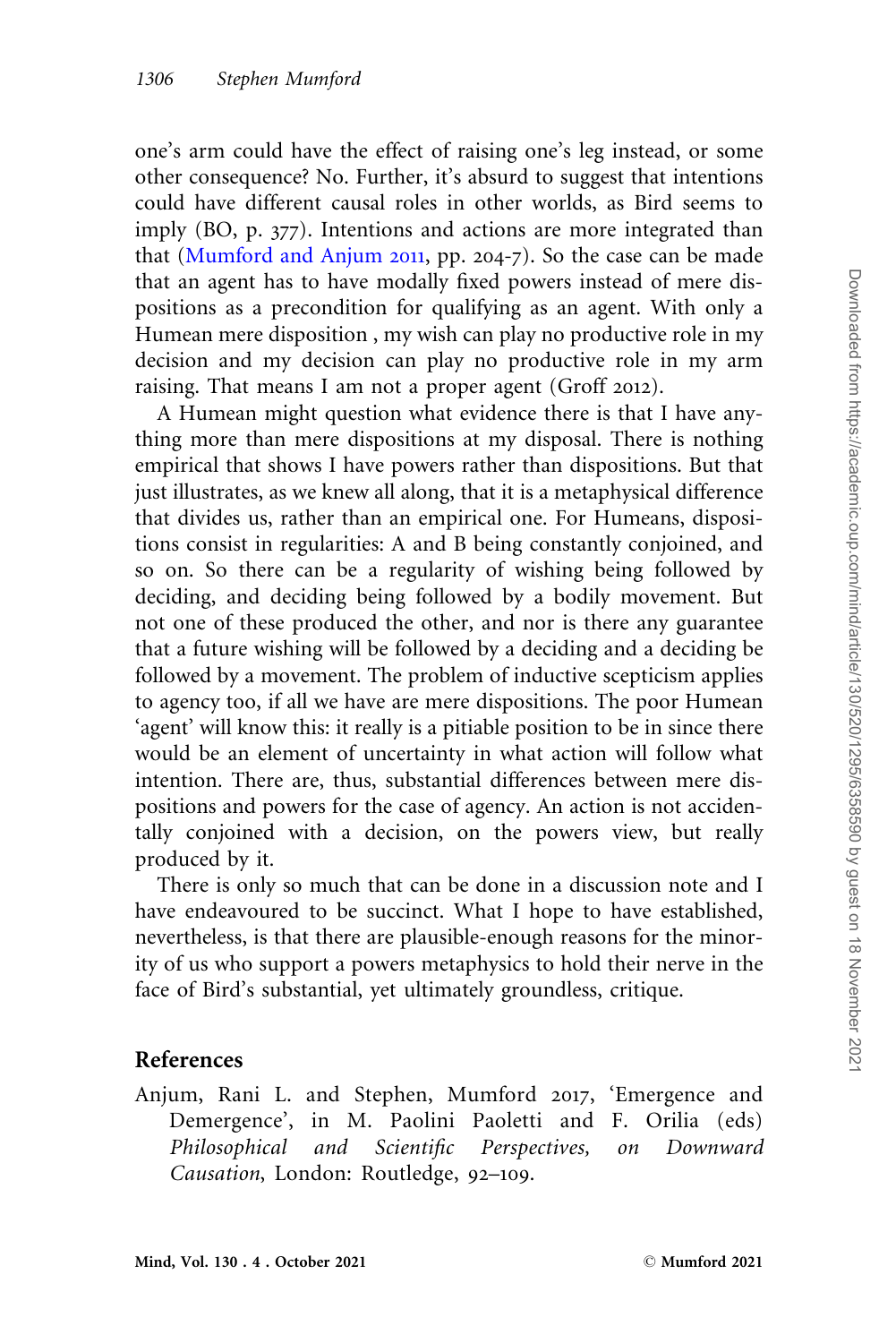- <span id="page-13-0"></span>Anjum, Rani L. and Stephen, Mumford 2018, What Tends to Be: the Philosophy of Dispositional Modality, London: Routledge.
- Aristotle, Metaphysics, Lawson-Tancred H. (trans.), London: Penguin, 1998.
- Armstrong, David 1978, A Theory of Universals, Cambridge: Cambridge University Press.
- Black, Robert 2000, 'Against Quidditism', Australasian Journal of Philosophy, 78: 87–104.
- Bird, Alexander 2007, Nature's Metaphysics, Oxford: Oxford University Press.
- —— 2016, 'Overpowering: How the Powers Ontology has Overreached Itself', Mind, 125: 341–83.
- —— 2018 'Fundamental Powers, Evolved Powers, and Mental Powers', Proceedings of the Aristotelian Society, supp. Vol. XCII, 247–75.
- Borghini, Andrea and Neil, Williams 2008, 'A Dispositional Theory of Possibility', Dialectica, 62: 21–41.
- Bueno, Otavio and Scott, Shalkowski 2015, 'Modalism and Theoretical Virtues: Toward an Epistemology of Modality', Philosophical Studies, 172: 671–89.
- Ellis, Brian 2001, Scientific Essentialism, Cambridge: Cambridge University Press.
- Gibb, Sophie, Robin, Hendry and Tom, Lancaster 2019, The Routledge Handbook of Emergence, London: Routledge.
- Groff, Ruth 2013, 'Whose Powers? Which Agency?' in J. Greco and R. Groff (eds.), Powers and Capacities in Philosophy: The New Aristotelianism, London: Routledge, 207–27.
- Hüttemann, Andreas 2013, 'A Disposition-based Process-theory of Causation', in S. Mumford and M. Tugby (eds) Metaphysics and Science, Oxford: Oxford University Press, 101–22.
- Lewis, David 1986, On the Plurality of Worlds, Oxford: Blackwell.
- Low, Matthew 2017, 'A Novel Clinical Framework: The Use of Dispositions in Clinical Practice. A Person Centred Approach', Journal of Evaluation in Clinical Practice, 23: 1062–70.
- Lowe, E. Jonathan2006, The Four-Category Ontology, Oxford: Oxford University Press.
- —— 2013, 'The Will as a Rational Free Power', in J. Greco and R. Groff (eds.), Powers and Capacities in Philosophy: The New Aristotelianism, London: Routledge, 172–85.
- Molnar, George 2003, Powers: a Study in Metaphysics, S. Mumford (ed.), Oxford: Oxford University Press.